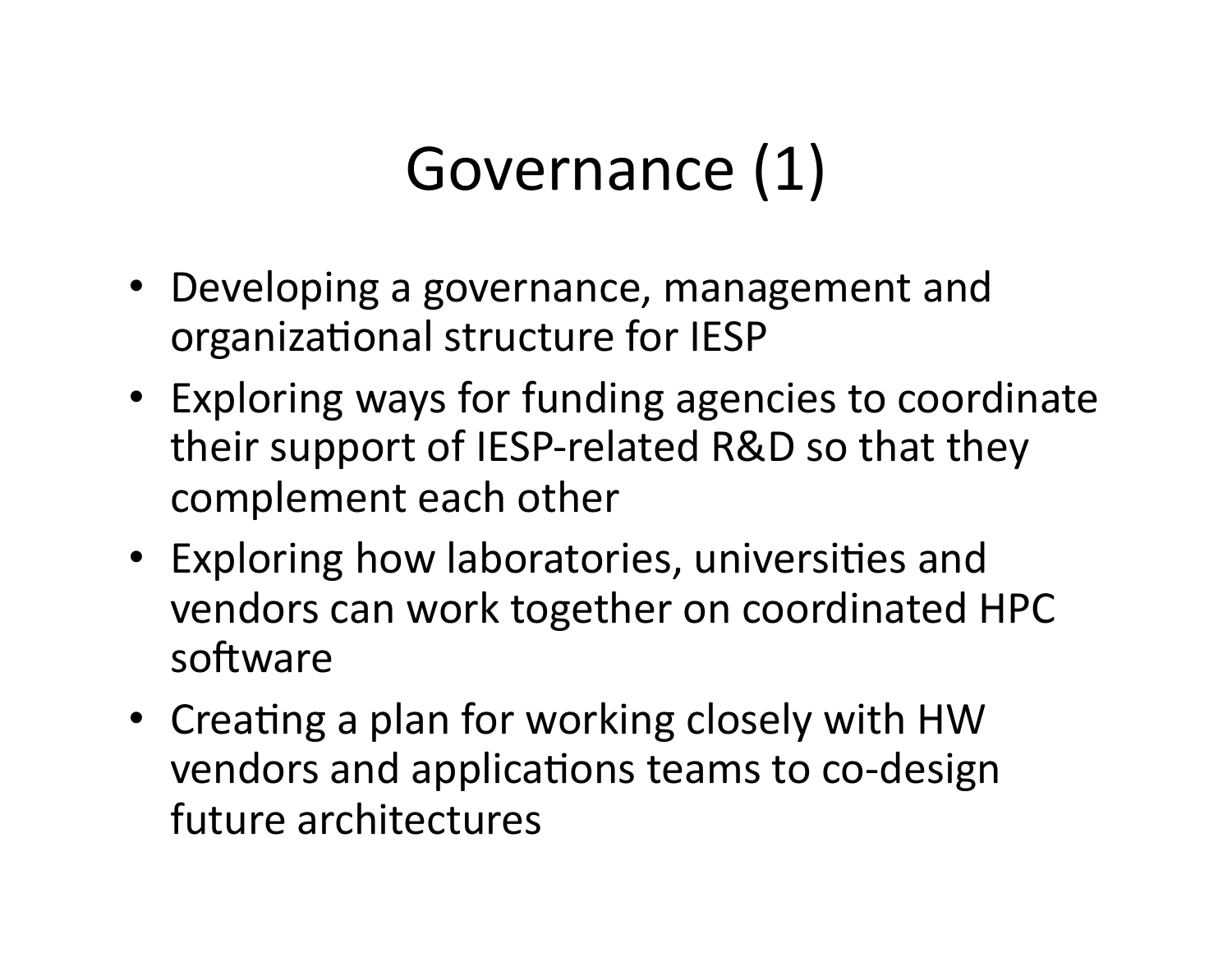## Governance (2)

- Why bother? Business case
- Lifetime scope is it a project or a program?
	- $-$  Might be a project that evolves? IESP is a facet.
	- $-$  End time strategy
- Will there really be a big jump? What is the big difference? Number of threads exceed personal capacity to deal with complexity.
	- $-$  Business case/justification, extension of commercial efforts)
	- $-$  Cost of not doing the software
	- $-$  Problem definition and process (R&D or) development?))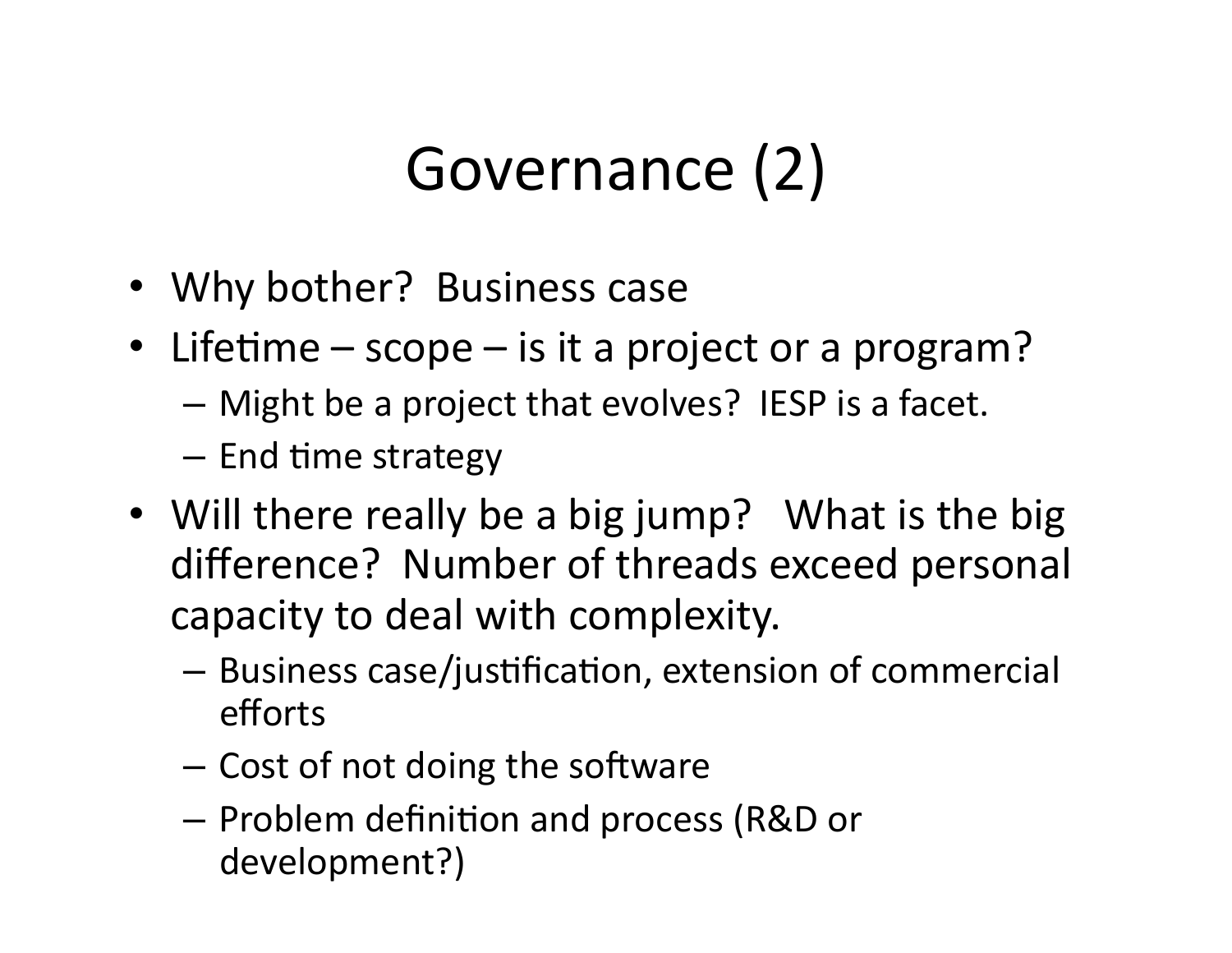## Governance (3)

- Governance for a large investment
- Loose, joint, coordinated, legal framework
- Alignment or misalignment of interests
	- Commitments and benefits
- Business case to be defined for each funding agency)
	- $-$  Use of the systems by applications scientists
	- Technology development
	- Workforce development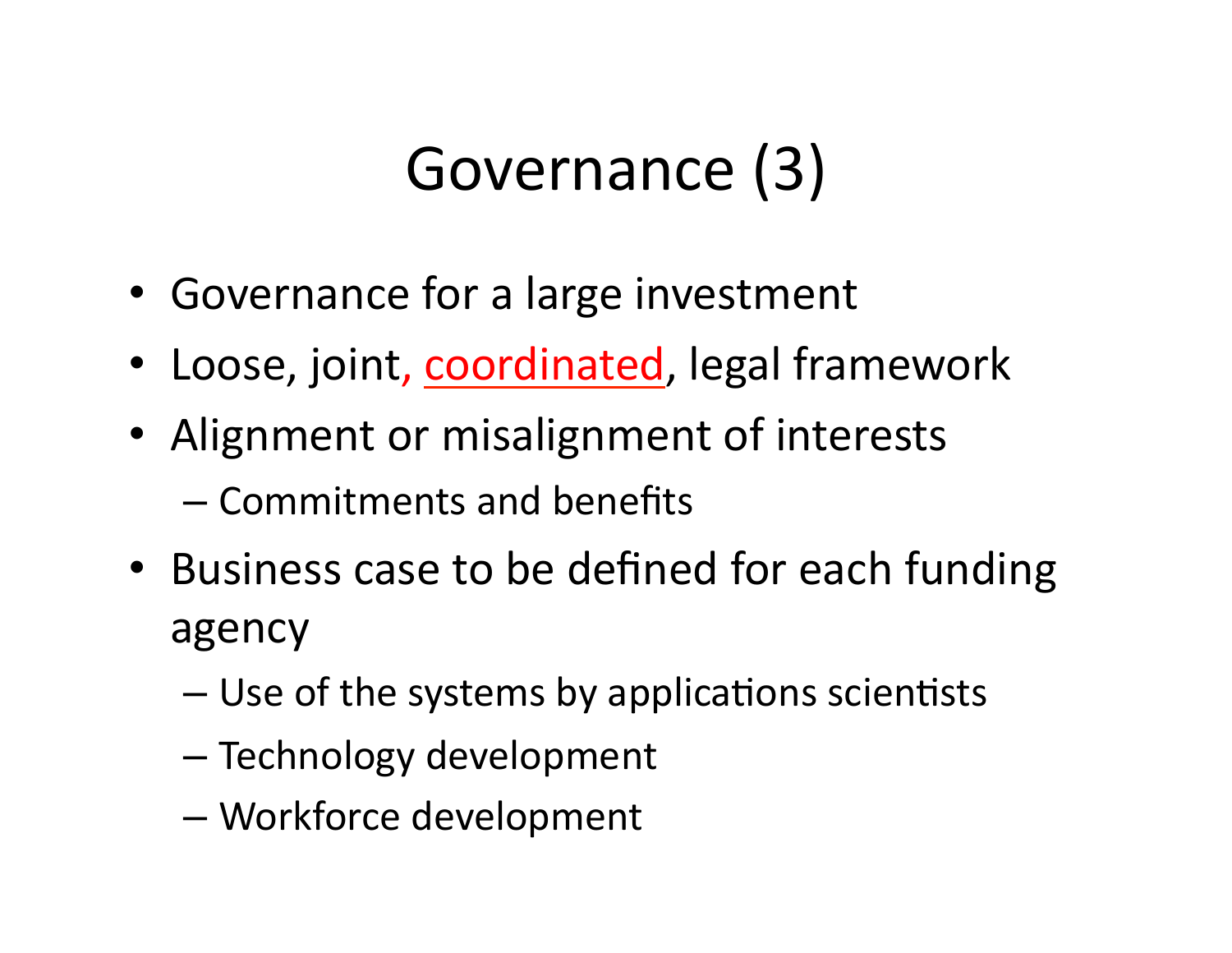#### Governance (4)

- Coordinated calls for proposals
- G8 HORCS is an experiment to be tracked
	- $-$  Researchers getting the funding at the same time
	- Will not produce specific deliverables/software
- Delivery of resultant software critical
- Investments in grids resultant software are not interoperable
- Clear, concise and well-defined roadmap
- International Linear Collider is non-legal entity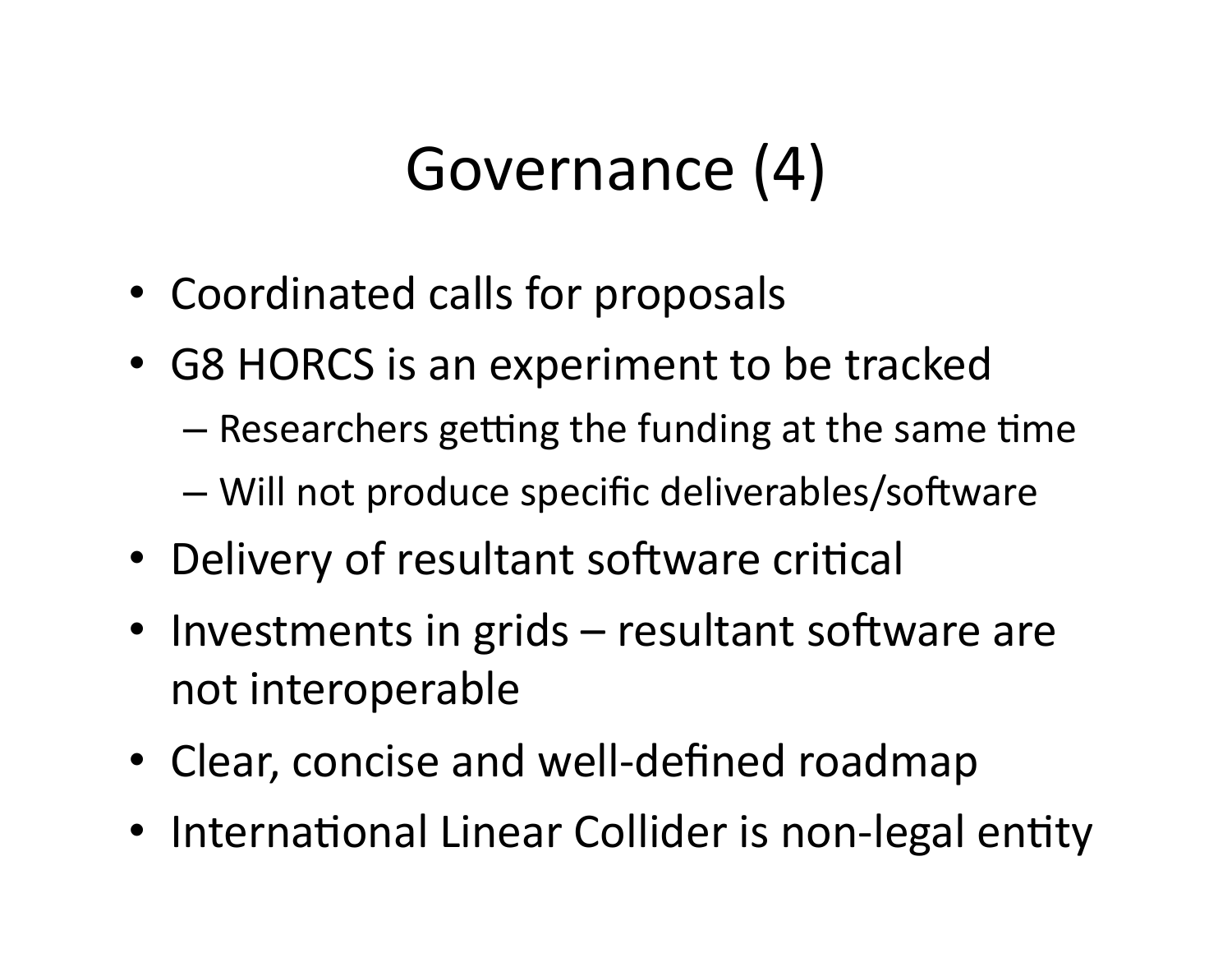## Governance (5)

- Generate a roadmap, split it up and fund it separately)
- Common roadmap, competing funding  $$ result not productive
	- Now)in)an)uncoordinated)environment)
- Risk mitigation strategy for the entire international community
- Co-design is necessary this time, etc.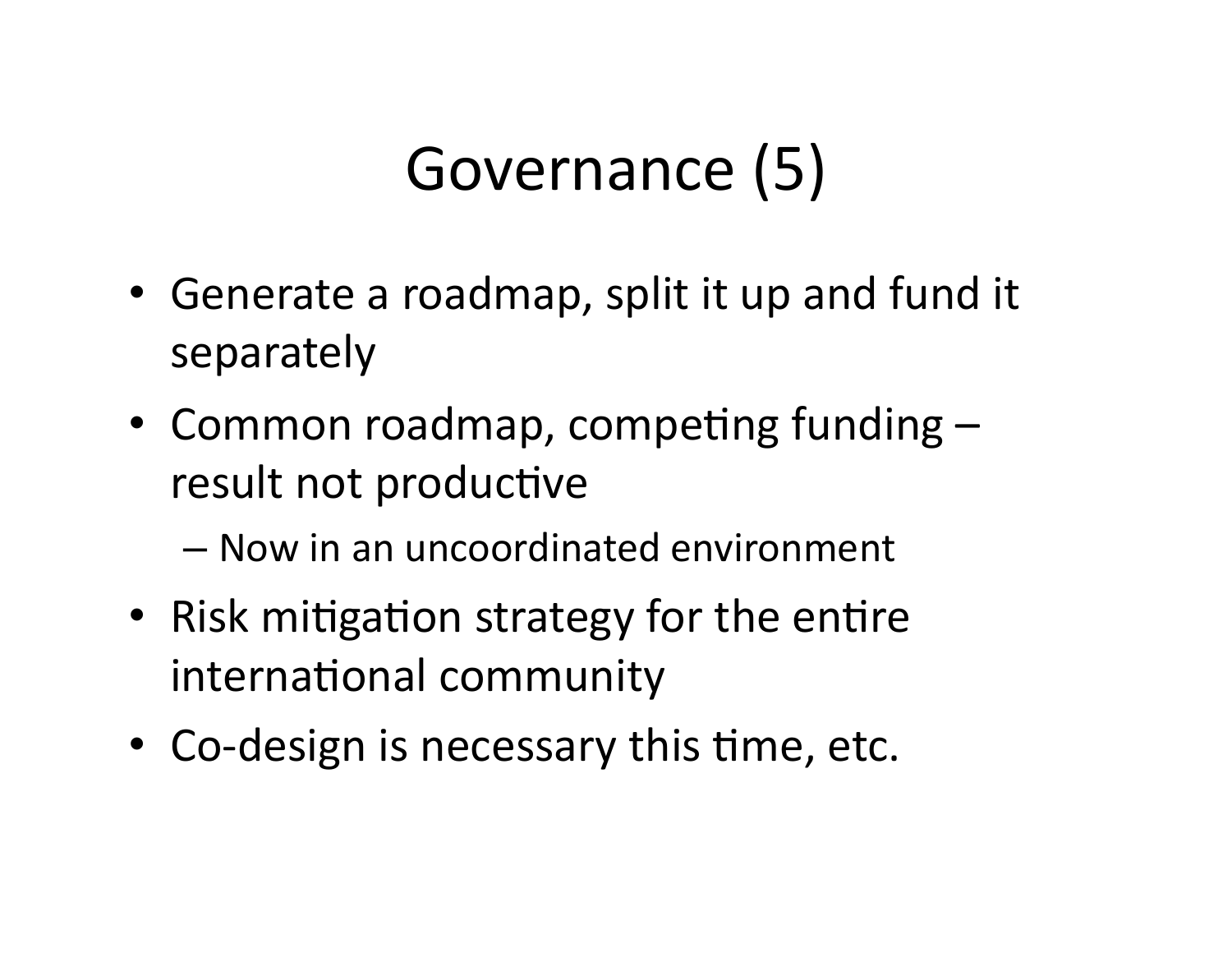# Initial Thoughts on Governance (1)

- International software roadmap group funded by government funding agencies
	- $-$  Periodic (semi-annual/annual) updates
	- $-$  Contingency planning
	- $-$  Clear definition and identification of open source components
	- Open source development project
- Deliverables funded by agency
- International coordination/monitoring team funded by gov't funding agencies
	- Keep up to date on the status of the software efforts
	- $-$  Provide non-binding information to the funding agencies and to the software roadmap group
- Software roadmap group keeps up with the international coordination team